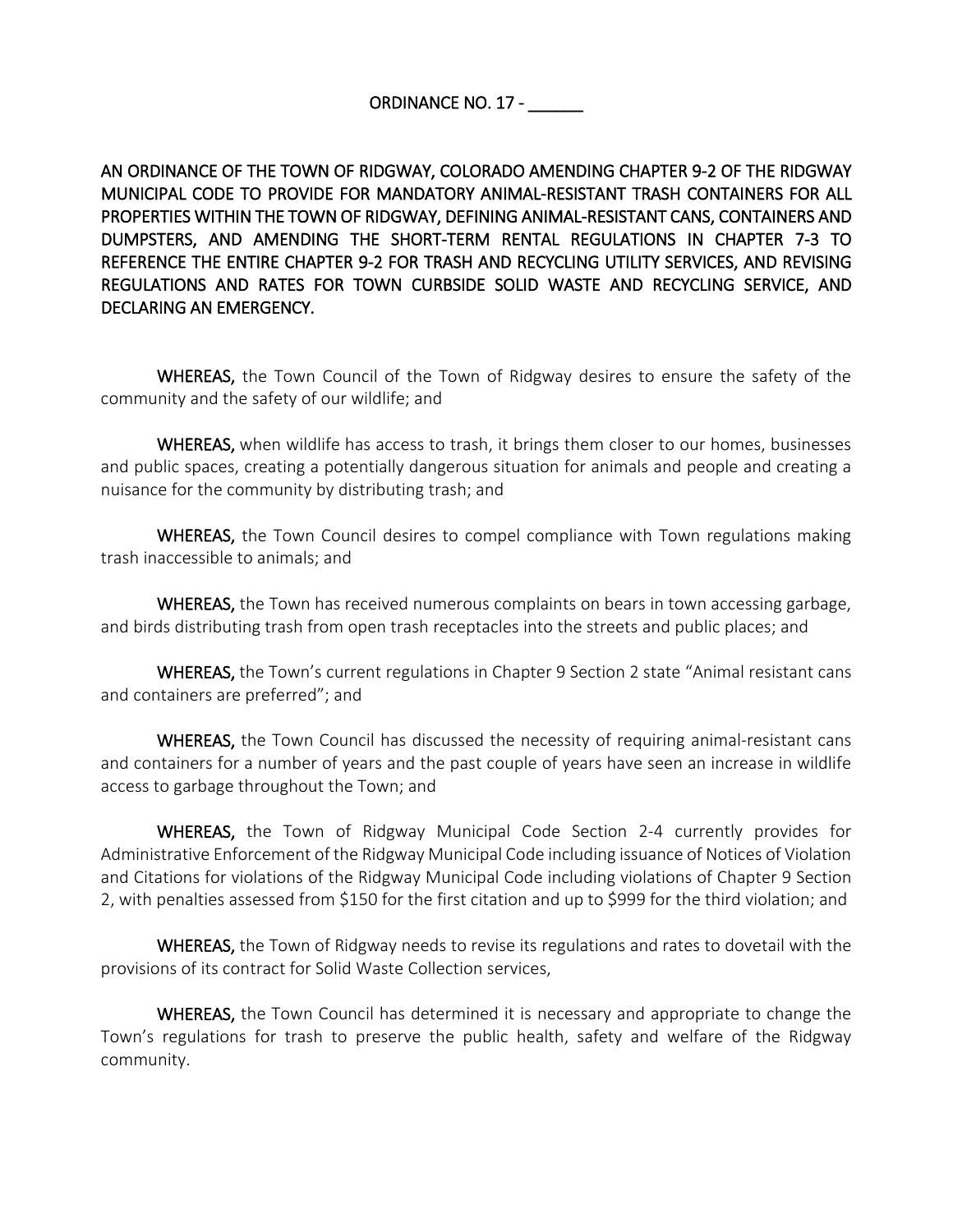WHEREAS, without enacting this emergency ordinance the Town may have inconsistent rates and terms associated with a new refuse and recycling contract beginning June 1, 2018.

NOW THEREFORE BE IT ORDAINED BY THE TOWN COUNCIL OF THE TOWN OF RIDGWAY, COLORADO, as follows:

### SECTION 1.

Subsection 9-2-1(C) is added, as follows:

\* \* \*

(C) Any trash hauler who provides a refuse container to a town customer shall only provide animal-resistant refuse cans, animal-resistant containers or animal-resistant dumpsters, which meet the requirements set forth herein or is approved by a Town-designated official, except for large "roll-off" containers that are intended for temporary use and that do not have manufactured animal-resistant lids.

\* \* \*

Subsection 9-2-4(B) of the Ridgway Municipal Code, is amended, as follows:

\* \* \*

(B) No trash cans may be used except those as specified by these regulations and approved by the Town of Ridgway.

\* \* \*

Subsection 9-2-4(D) of the Ridgway Municipal Code, is amended, as follows:

\* \* \*

(D) All refuse cans and refuse containers shall be animal-resistant, except for large "rolloff" containers intended for temporary use that do not have manufactured animal-resistant lids, and except for those cans and containers used for yard-trimmings such as grass, leaves and branches. Animal-resistant refuse cans and animal-resistant refuse containers means a fully enclosed container that can be constructed of pliable materials, but must be reinforced to deter access by wildlife. The container must employ a sturdy lid that has a latching mechanism preventing access to its contents by wildlife. Wildlife Resistant Containers must meet the standards of testing by the Living With Wildlife Foundation and a "passing" rating by the Interagency Grizzly Bear Committee (IGBC) as bear resistant for 60 minutes.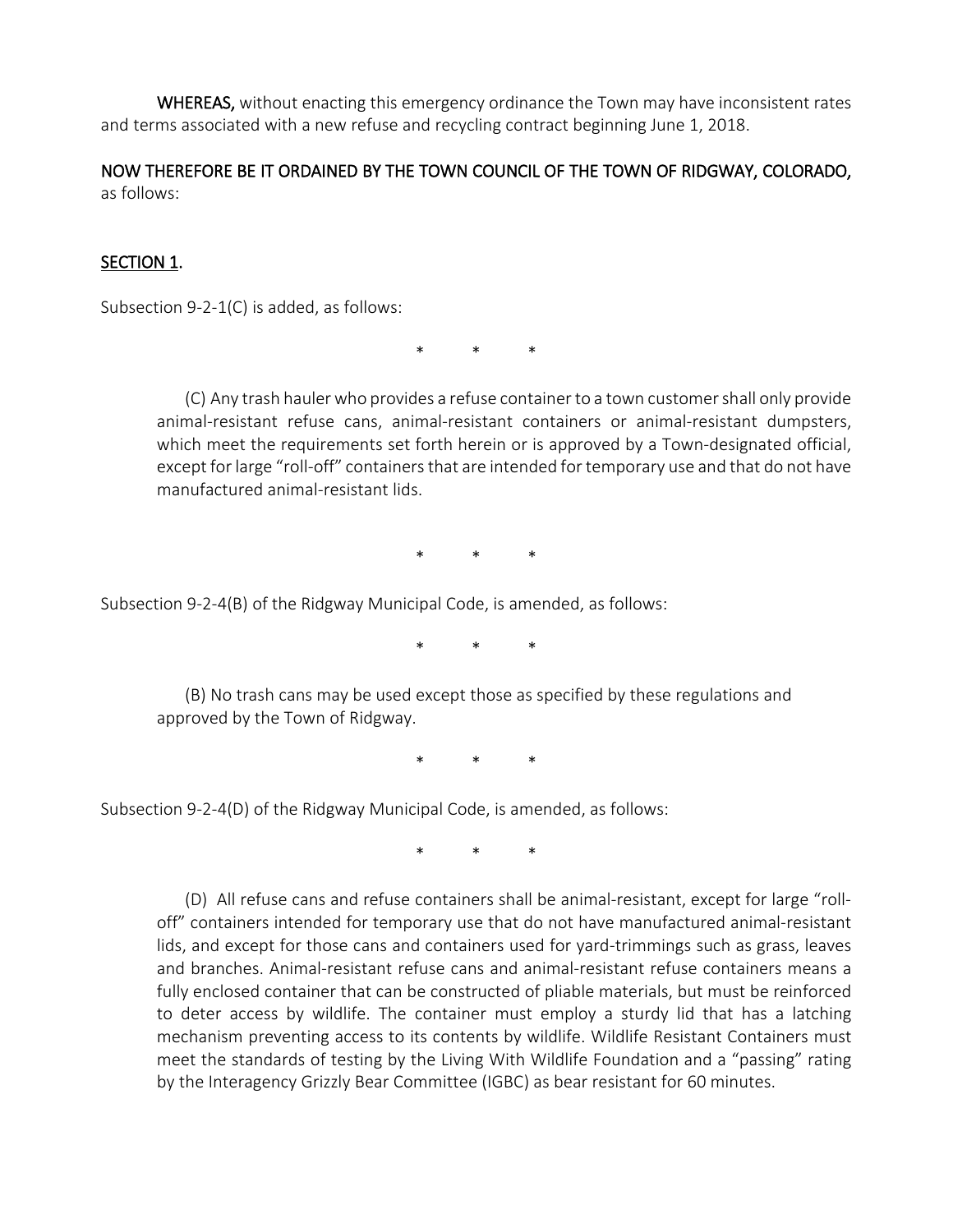\* \* \*

Subsection 9-2-4(H) of the Ridgway Municipal Code, is amended, as follows:

\* \* \*

(H) When common dumpsters are used, they shall be screened by fencing. All common dumpsters shall be animal-resistant. Animal-resistant dumpster enclosure means an enclosed structure consisting of four (4) sides and a secure metal door or cover, which shall have a latching device of sufficient design and strength to prevent access by wildlife.

\* \* \*

Subsection 9-2-4(I) of the Ridgway Municipal Code is added, as follows:

\* \* \*

(I) If a container or enclosure is damaged, allowing access by wildlife, repairs must be made within seventy-two hours after written notification by a Town official.

\* \* \*

#### SECTION 2.

Subsection 7-3-13(I)(6) of the Ridgway Municipal Code regarding Short Term Rentals, is amended as follows:

\* \* \*

(6) Adequate animal-resistant trash and recycle containers shall be provided and information on placement for collection shall be provided in the short-term rental as stated in Ridgway Municipal Code Section 9-2.

\* \* \*

#### SECTION 3.

Subsections 9-2-3 and 9-2-6, of the Ridgway Municipal Code are amended to read as follows.

#### 9-2-3 CHARGES FOR REFUSE COLLECTION SERVICES.

(A) (1) The base monthly charge for recycling services for each residential dwelling unit shall be \$9.62 for weekly pick up of one Town or contractor supplied recyclable container.

(2) The base monthly charge for each single family residential dwelling unit shall be: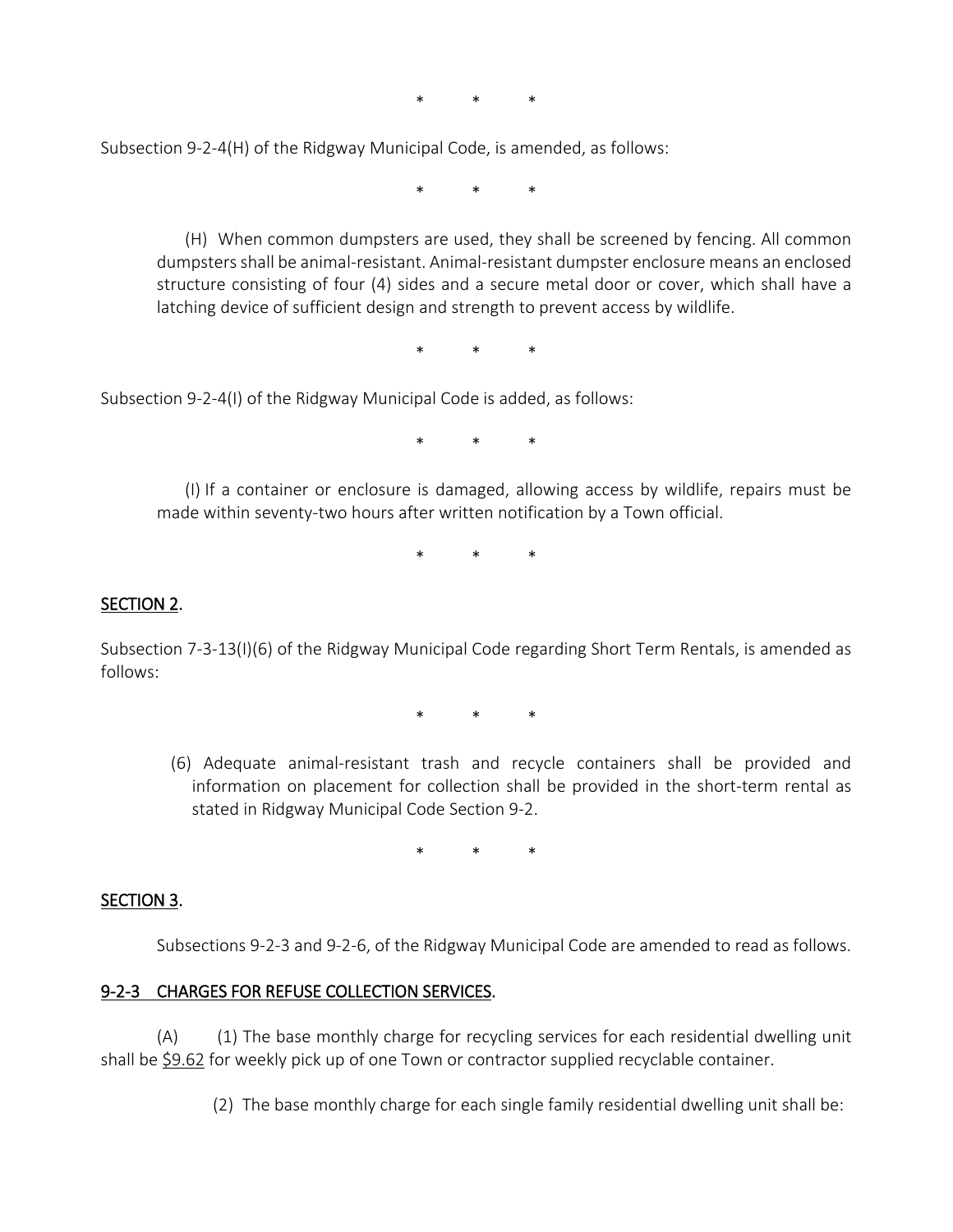\$16.15 for customers using up to 65 gallons of customer provided animalresistant cans or an animal-resistant poly cart acceptable to contractor; customers may arrange to lease or purchase an animal-resistant poly cart from contractor.

(3) Unless the Town authorizes the use of individual cans or containers, the base monthly charge for lots with three of more dwelling units in one or more buildings, shall be \$35.43 for each one-yard animal-resistant common dumpster, \$60.95 for each two-yard animal-resistant common dumpster, and \$90.60 for each three-yard animal-resistant common dumpster utilized by the customer.

(4) In addition to the base monthly charge customers shall be subject to a fuel surcharge as set out by the Town's current solid waste collection contract as authorized by the Town Council.

(B) Customers requiring or desiring additional services shall make arrangements with the Town or contractor for such service and pay any additional charges determined to be necessary.

(C) Customers who leave more refuse out for collection than allowed pursuant to Subsection (B) shall be subject to a surcharge at the rate of \$14.05 per cubic yard, (1/2 cubic yard minimum) or according to a schedule of additional charges included in the agreement with a contractor. An extra 64-gallon animal-resistant poly cart one time per week with regular service is an additional \$23.19 per pickup, and an extra 18-gallon recycle container with regular service is an additional \$9.28 per pickup.

(D) Customers whose premises are vacant, and who have qualified for the water service vacancy rate, shall not be charged for Refuse Collection Service while on the water vacancy rate, so long as they do not have any refuse placed for collection.

\* \* \*

## 9-2-6 RECYCLABLES

Materials that may be placed for collection as recyclables include: aluminum cans, steel cans; plastics #1- #6: milk jugs, pop bottles, detergent bottles; Tin Cans #10: domestic size canned goods, coffee cans; Glass (All Colors): beer, pop, wine bottles; Newsprint, phone books; White Office Paper: envelopes; Glossy Print: catalogs, magazines, junk mail; Pressboard/ Paperboard: cookie boxes, cracker boxes, cereal boxes, pasta boxes; Corrugated Cardboard: brown paper grocery sacks, limited to 5 medium sized boxes per pickup – broken down and placed under bin. No other materials may be placed in the recyclable containers.

The Town shall advise customers of any changes in recyclables.

### SECTION 4.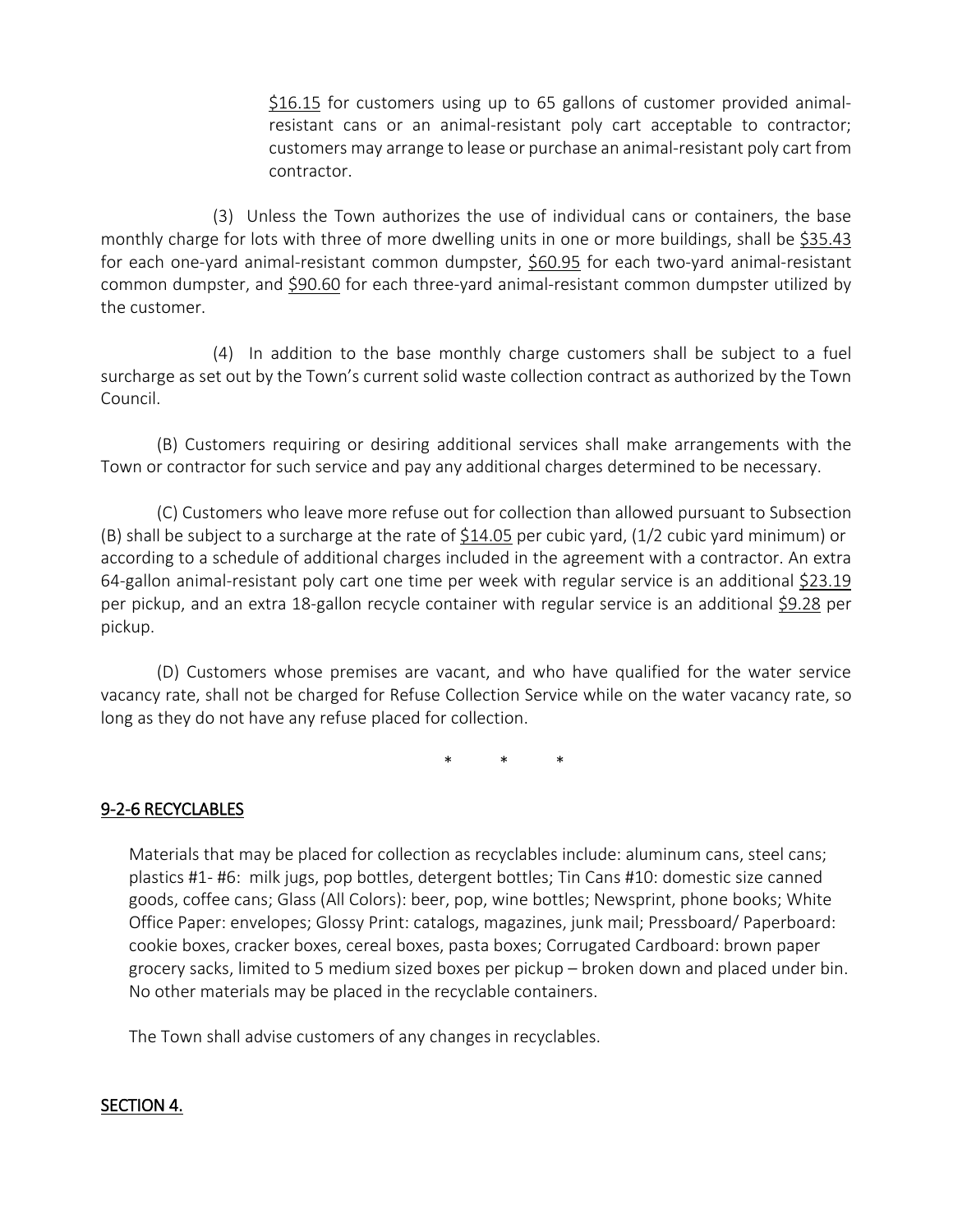Emergency Declared. The Town Council of the Town of Ridgway hereby finds this ordinance must take effect immediately to protect the public health, safety and welfare, because it is necessary to have rates consistent with terms of the solid waste collection contract, and therefore declares that an emergency exists.

## SECTION 5.

Effective Date and Duration. Pursuant to Article III, Section 3-8 of the Charter, this Ordinance shall be effective immediately upon adoption, as it is necessary for the immediate preservation of the public health and safety of the citizens of the Town for the reasons recited herein. The rates provided for herein shall be effective as of the effective date of contract rate changes.

### SECTION 6.

Publication of Notice. Pursuant to Article III, Section 3-8 of the Charter, the Town Clerk shall publish this Ordinance by title upon adoption by the Town Council.

### SECTION 7.

Severability. The provisions of this Ordinance are severable, and the invalidity of any section, phrase, clause or portion of this Ordinance as determined by a court of competent jurisdiction shall not affect the validity or effectiveness of the remainder of this Ordinance.

## INTRODUCED before the Town Council of the Town of Ridgway, Colorado on the \_\_\_\_ day of \_\_\_\_\_\_\_\_\_\_\_\_\_\_\_\_\_\_\_\_\_\_, 2018.

TOWN OF RIDGWAY, COLORADO, A HOME-RULE **MUNICIPALITY** 

By \_\_\_\_\_\_\_\_\_\_\_\_\_\_\_\_\_\_\_\_\_\_\_\_\_\_\_\_\_

John Clark, Mayor

ATTEST:

Pam Kraft, MMC, Town Clerk

\_\_\_\_\_\_\_\_\_\_\_\_\_\_\_\_\_\_\_\_\_\_\_\_\_\_\_\_\_\_\_\_\_\_\_

\_\_\_\_\_\_\_\_\_\_\_\_\_\_\_\_\_\_\_\_\_\_\_\_\_\_\_\_\_\_\_\_\_\_

Approved As to Form: